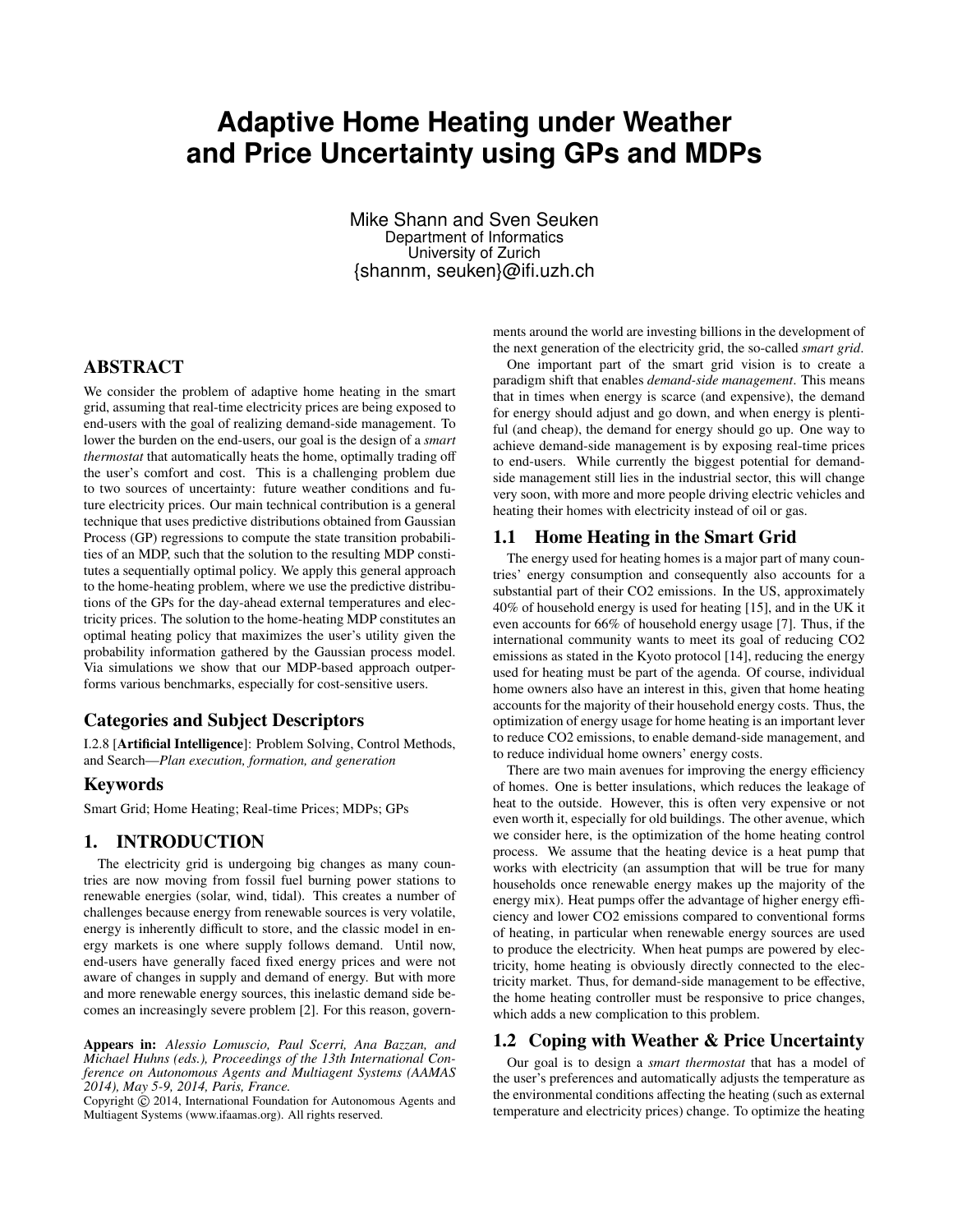strategy, the smart thermostat must "plan ahead," e.g., if electricity prices are about to rise, then the current cheap electricity should be used to heat up the house, such that it is already warm during times of high energy costs. Therefore, the smart thermostat first needs to predict the future development of the electricity price and the external temperature, and then use this information to compute a heating strategy that is optimal for the user.

Our work is motivated by earlier research on home heating by Rogers et al. [10], who developed an adaptive heating algorithm that first predicts future external temperatures using Gaussian Processes (GPs), and then computes a heating plan using mixed-integer programming. However, their algorithm implicitly assumes that the weather predictions are correct. Consequently, the home heating policy they compute might be sub-optimal because it does not account for the uncertainty inherent to weather forecasts. This issue is exacerbated when prices are dynamic and therefore not known perfectly in advance. In our approach, we also use GPs to predict future outside temperatures, as well as future electricity prices. However, we use Markov Decision Processes (MDPs) to explicitly account for the uncertainty of these predictions.

#### 1.3 Overview of Contributions

Our main technical contribution in this paper is a general technique that uses the probabilistic predictions obtained from Gaussian Process regressions to define the state transitions for an MDP, such that a solution to the resulting MDP constitutes a sequentially optimal policy for the problem. This approach can be applied to any problem that requires a stochastic policy that is contingent on the future values of certain state variables.

We illustrate this general technique by applying it to the problem of computing a sequentially optimal home heating policy. Using the predictive distributions of the GPs for the day-ahead external temperature and electricity prices, the solution to the MDP constitutes a heating policy that maximizes the user's total utility. Our MDP formulation is very general, and can easily be extended to incorporate other sources of uncertainty (e.g., home occupancy).

We use simulations based on real-world weather data to compare our MDP-based algorithm against multiple benchmarks from the literature (including MIPs and MPCs). We demonstrate that our approach achieves the same or higher performance, and is particularly effective for cost-sensitive users.

# 2. RELATED WORK

Rogers et al. [11] provide an introduction to the smart grid from a multi-agent systems perspective, and Ramchurn et al. [8] describe the opportunities for AI research in this field. Vytelingum et al. [16] study autonomous agents for micro-storage in the smart grid that automatically react to price changes. However, their approach does not explicitly account for the uncertainty in the domain.

In our own prior work on home heating, we have studied how to automatically learn the user's preferences (trading off comfort with costs) with minimal interactions [13]. In this paper, we assume that the thermostat already has a good model of the user's preferences, and focus on computing a sequentially optimal heating policy. However, our MDP-based approach naturally lends itself towards incorporating preference elicitation techniques as presented in our prior work, which is subject to our ongoing research.

Various researchers have studied the problem of energy efficient heating control. A notable approach involves predicting the occupancy of the building with the goal of reducing the inside temperature when the building is unoccupied. For example, Scott et al. [12] use motion sensing, and find patterns in user behavior to heat adaptively. Occupancy prediction is complementary to weather and price prediction, but our MDP-based approach can easily be extended to also include an occupancy prediction component.

In the control community, the state-of-the-art method for home heating is *model predictive control (MPC)*. For example, *Opti-Control* is a project aiming at energy efficient heating of office buildings [5]. They consider weather forecasts and occupancy predictions, and use MPCs to compute a heating policy. A similar approach is followed by Yu et al. [4]. MDPs and MPCs share some commonalities, but there are also important differences. In Section 6.2, we provide a detailed comparison of the two methods.

## 3. THE MODEL

We consider the problem of computing a sequentially optimal home heating policy that reacts to changing environmental conditions.<sup>1</sup> We discretize every day into  $T$  intervals, each consisting of  $\Delta t = 24h/T$  (a typical interval length is 10 minutes). Each time step, we consider three environmental variables: the internal temperature  $T_t^{int}$ , the external temperature  $T_t^{ext}$ , and the price of electricity  $p_t$ . The heat pump is controlled via a decision variable  $h_t$ . Depending on how well the heat pump can be controlled, this variable is either binary,  $h_t \in \{0, 1\}$ , corresponding to the heating being turned off or on; or the variable is continuous,  $h_t \in [0, 1]$ , corresponding to the pump operating at a certain level between zero and maximum power. To compute the optimal heating policy, we need the following four components:

- 1. A thermal model of the house,
- 2. a model of the user's preferences,
- 3. a prediction of future environmental conditions, and
- 4. an optimization method that, given the thermal model and the predictive information, computes an optimal heating plan according to some criterion of optimality.

We now explain each of these components in detail.

#### 3.1 Thermal Model of the House

To model the thermal properties of the house, we adopt an approach that is widely used in the home heating literature [4, 10]. In this model, the internal temperature of the home,  $T_t^{int}$ , is affected by two antagonistic effects. On the one hand, the heat pump delivers heat at a certain rate that is the product of the electrical power of the pump,  $r_h$ , times its thermal efficiency, called *coefficient of performance (COP)*. Mathematically, the heat delivered by the pump is  $r_h \cdot COP$ , measured in Watt (W). On the other hand, heat leaks from inside the house to the environment at a rate that is proportional to the difference between the internal and external temperatures. The heat loss per time unit depends on the insulation of the house, which is quantified by the leakage rate  $\lambda$  (in W/K). Given this, the instantaneous gain (or loss) of energy in the home at time step *t* is computed as

$$
Q_t = h_t r_h \cdot COP - \lambda \cdot (T_t^{int} - T_t^{ext}) + \epsilon_t,
$$
 (1)

where  $\epsilon_i$  is a random variable denoting fluctuations in the heat flow<br>due to random effects not accounted for in the model (e.g., opendue to random effects not accounted for in the model (e.g., opening doors or windows). Note that Equation (1) is stochastic due to the random effect  $\epsilon_i$ . However, the thermal properties of the home<br>(i.e. the variables  $r_i$ ,  $COP$  and i.e. an be learned as demonstrated (i.e. the variables  $r_h$ , *COP*, and  $\lambda$ ) can be learned, as demonstrated in [10], assuming that  $\epsilon$  is independently distributed. Therefore it is sufficient to consider a deterministic version of Equation (1).

<sup>&</sup>lt;sup>1</sup>Note that all models and techniques presented in this paper can also be applied in a straightforward way to compute an optimal cooling strategy (i.e., to control an air conditioner). However, we restrict ourselves to heating in this paper to simplify the exposition.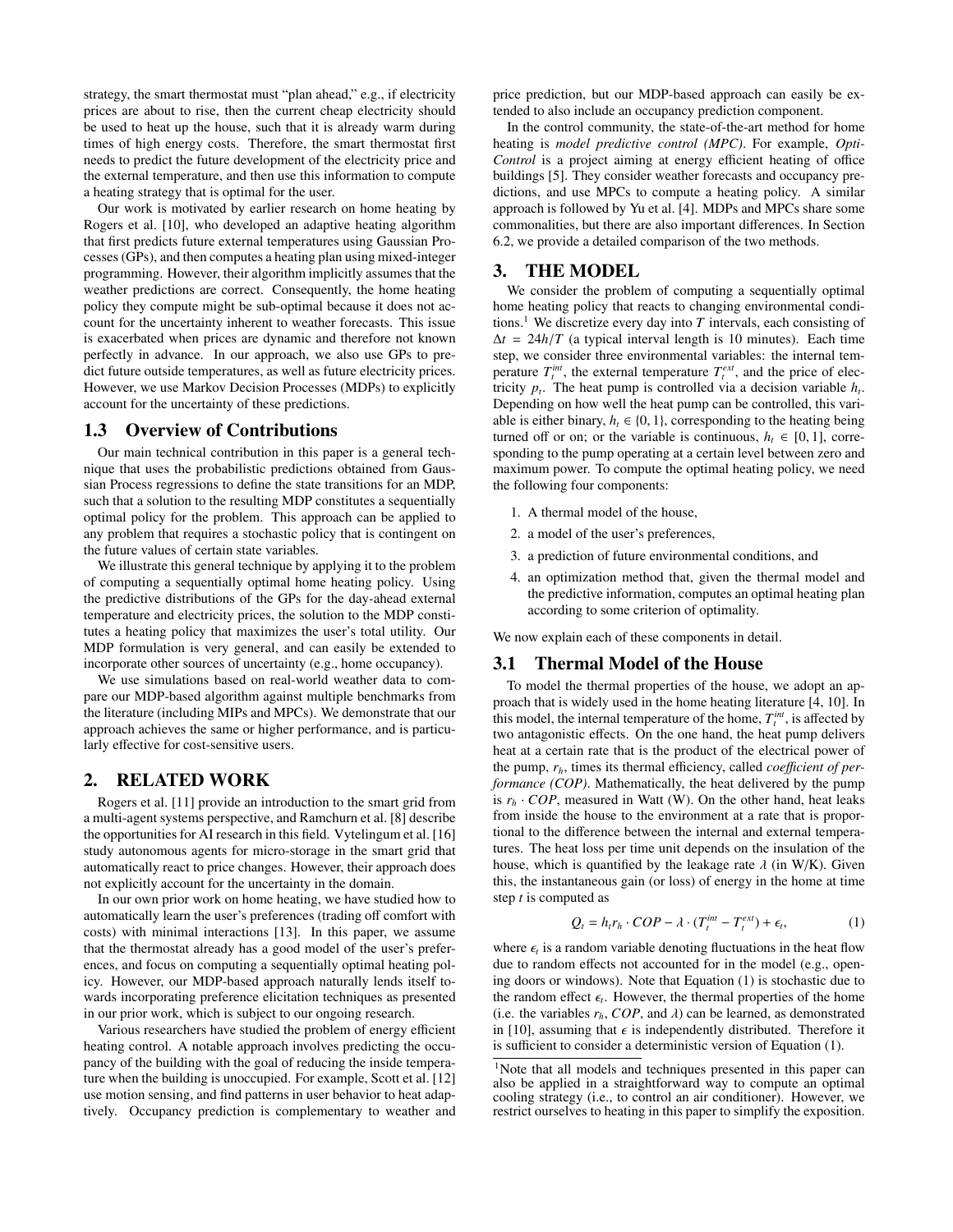The internal temperature at a new time step is then computed as the sum of the previous internal temperature and the heat delivered to (or lost from) the home:

$$
T_{t+1}^{int} = T_t^{int} + \frac{Q_t}{c_{air} \cdot m_{air}} \Delta t,
$$
 (2)

where we let  $c_{air}$  (unit: J/kg K) and  $m_{air}$  (unit: kg) denote the heat capacity and the mass of the air inside the building, respectively.

## 3.2 The User's Utility Function

Inherent to the home heating problem is the need for the user to trade off *comfort* (i.e., coziness) with the *costs* of heating. Therefore, the optimization has to take both aspects into account. In contrast to most of the prior work in the home heating domain, we follow a decision-theoretic approach and formalize this trade-off with the help of a *utility function*. In this paper, we use the following class of utility functions:

$$
u(T_t^{\text{int}}, p_t) = \underbrace{\left(a - b(T_t^{\text{int}} - T^*)^2 - \underbrace{c(p_t)}_{\text{value}}\right)}_{\text{cost}} \Delta t, \tag{3}
$$

where  $T^*$  is the user's most preferred temperature, and  $p_t$  the price of electricity. The term  $a - b(T^{int} - T^*)^2$  is the value function. The parameter *a* is the user's willingness to pay for his most preferred temperature (per unit of time), and  $b(T^{int} - T^*)^2$  is a quadratic loss function, quantifying the amount of discomfort experienced (per unit of time) due to temperatures deviating from  $T^*$ <sup>2</sup>. The parameter *b* measures the user's sensitivity to temperature deviations.

The cost function  $c(p)$  quantifies how much it costs to let the heater run per unit of time. It is given by:

$$
c(p_t) = h_t r_h p_t,\tag{4}
$$

and is determined by the state of the heater,  $h_t$ , the heater's electricity consumption,  $r_h$ , and the electricity price,  $p_t$  (in Cents/kWh).

# 4. TEMPERATURE & PRICE PREDICTION

We use GPs to predict future external temperatures as well as electricity prices because GPs are a powerful and flexible framework and have been successfully used to predict external temperatures [10, 6] as well as electricity prices [3]. Our approach is adapted from [10] and [6]. Due to space constraints, we only give a brief overview of GPs. For a more detailed treatment see [9].

#### 4.1 The Prediction Task

Consider a time series  $S = (S(t_1), \ldots, S(t_N))$ , e.g., for the external temperature. We use the vector notation  $\mathbf{t} = (t_1, \ldots, t_N)$ for past time steps, and  $\hat{\mathbf{t}} = (\hat{t}_1, \dots, \hat{t}_T)$  for future time steps for which we want to make predictions. We assume that our training which we want to make predictions. We assume that our training data  $\mathbf{y} = (y_{t_1}, \dots, y_{t_N})$  is distorted by additive i.i.d. Gaussian noise:<br> $y_{t_1} = S(t_1) + \epsilon$  where  $\epsilon \sim N(0, \sigma^2)$  Given historical data **v** we  $y_{t_i} = S(t_i) + \epsilon$ , where  $\epsilon \sim N(0, \sigma_n^2)$ . Given historical data y, we want to make a (probabilistic) prediction of our time series for the want to make a (probabilistic) prediction of our time series for the next *T* time steps:  $\mathbf{\overline{S}} = (\overline{S}(\hat{t}_1), \dots \overline{S}(\hat{t}_T)).$ 

### 4.2 Gaussian Process Predictions

A Gaussian process approximates the time series  $\tilde{S}$  via a multivariate normal distribution. It is specified by its mean  $m(t_i)$  and covariance function  $k(t_i, t_j)$ . The prior distribution for **S** is given by

$$
Pr(\widehat{\mathbf{S}}) \sim \mathcal{N}\left(\mathbf{0}, \mathbf{K}(\hat{\mathbf{t}}, \hat{\mathbf{t}})\right),\tag{5}
$$

where  $\mathbf{K}(\hat{\mathbf{t}}, \hat{\mathbf{t}})$  is the covariance matrix of the input points, i.e.  $\mathbf{K}_{i,j} = k(\hat{\mathbf{t}}, \hat{\mathbf{t}})$ . The posterior distribution after having learned data points  $k(\hat{t}_i, \hat{t}_j)$ . The posterior distribution after having learned data points



Figure 1: Three days of historical weather data from Zurich.

 $D = \{(\mathbf{t}, \mathbf{y})\}$  is computed as

$$
Pr(S|\mathcal{D}) \sim \mathcal{N}(\mathbf{m}_{\text{post}}, \mathbf{K}_{\text{post}}), \text{ where}
$$
\n
$$
\mathbf{m}_{\text{post}} = \mathbf{K}(\hat{\mathbf{t}}, \mathbf{t}) \left( \mathbf{K}(\mathbf{t}, \mathbf{t}) + \sigma_n^2 \mathbf{I} \right)^{-1} \mathbf{y}, \text{and}
$$
\n
$$
\mathbf{K}_{\text{post}} = \mathbf{K}(\hat{\mathbf{t}}, \hat{\mathbf{t}}) - \mathbf{K}(\hat{\mathbf{t}}, \mathbf{t}) \left( \mathbf{K}(\mathbf{t}, \mathbf{t}) + \sigma_n^2 \mathbf{I} \right) \mathbf{K}(\mathbf{t}, \hat{\mathbf{t}}).
$$

## 4.3 External Temperature Prediction

The main idea for the prediction of the external temperature is to train a GP using historical temperature measurements from the actual house as well as weather forecast data from a nearby meteorological service. Obviously, the local weather and the forecast should be highly correlated. In our data, provided by the Swiss national meteorological service MeteoSwiss, the correlation between forecasts and actual temperatures is approximately 0.9. Figure 1 shows a small sample of historical temperature data from Zurich. The green line is the temperature forecast for Zurich from the meteorological service, and the blue line is the actual temperature that was measured in one specific location. As we can see, the two time series are highly (but not perfectly) correlated.

Formally, we consider two temperature time series, one for the local measurements, which we denote as  $T^L(t)$ , and one for the forecasts, denoted  $T^F(t)$ . For both, we have historical data (i.e., one data point for every hour), but additionally we have a forecast for the next 24 hours. To use the GPs, we have to specify a model (via the covariance function of the GP) that captures the features of the external temperature sufficiently well. The four features that we model are: (i) daily rise and fall, (ii) rise and fall over longer periods of time (i.e. several days), (iii) erratic movements, and (iv) the correlation between the two time series. The covariance function  $k_{temp}$  for two data points  $(l, t)$  and  $(l', t')$   $(l \in \{Local, Forecast\}$  is the label of the series) is then given by the label of the series) is then given by

$$
k_{temp}((l, t), (l', t')) = k_1(l, l') (k_2(t, t') + k_3(t, t'))
$$
  
+  $k_4(t, t') + k_5(t, t').$  (6)

Here,  $k_1$  is a function that measures the cross-correlation between the time series, which is equal to one if the data points are from the same time series, and otherwise equal to  $\theta_1$ :

$$
k_1(l, l') = \begin{cases} 1 & \text{if } l = l', \\ \theta_1 & \text{otherwise.} \end{cases}
$$
 (7)

The covariance function  $k_2$  encodes the daily rise and fall in temperatures. This is modeled using a periodic covariance function

<sup>&</sup>lt;sup>2</sup>Note that we adopted this approach towards modeling discomfort from Rogers et. al [10].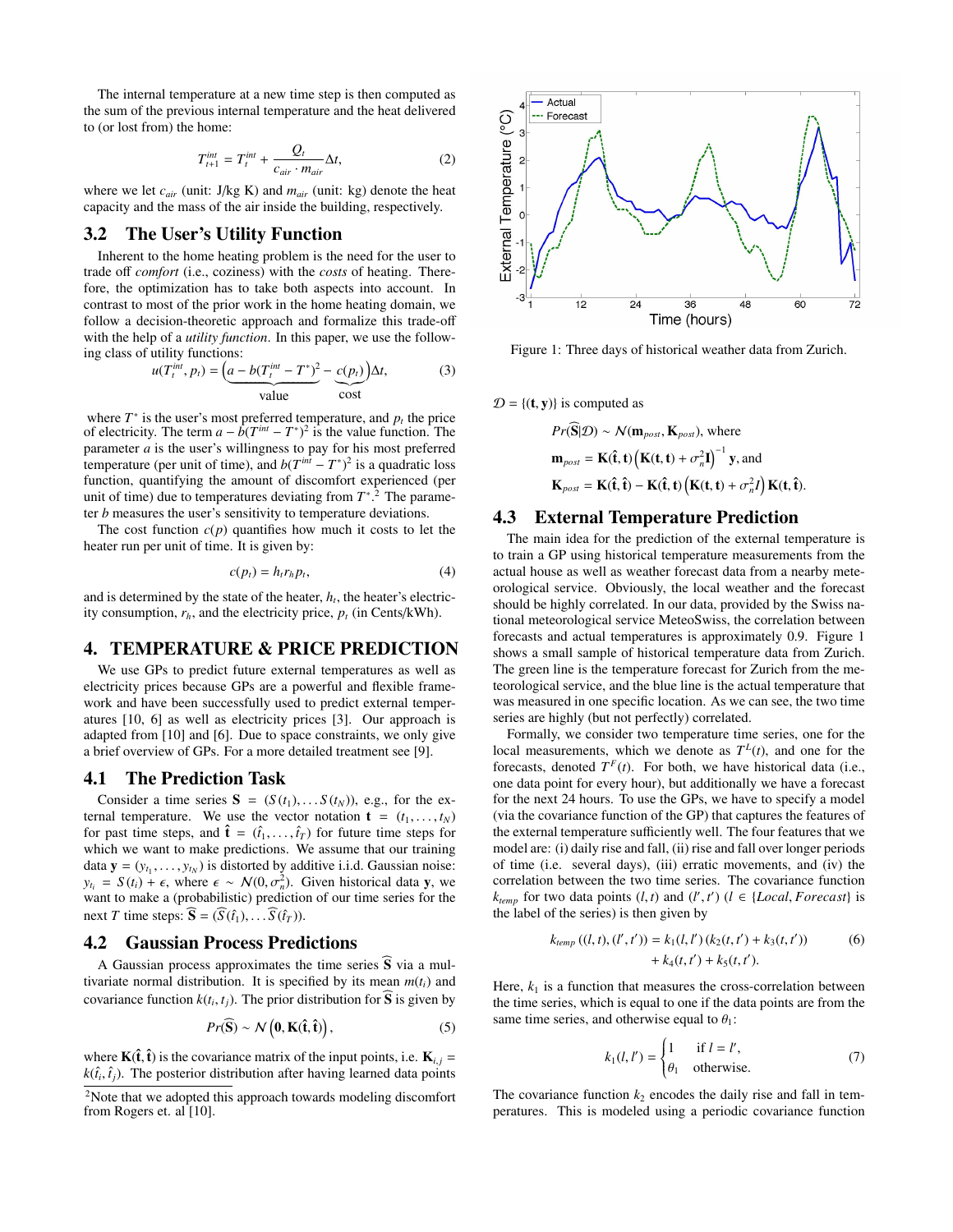with period one day. However, the actual periodicity of weather is only approximately, but not exactly one day. To account for this, we multiply the periodic function with a squared exponential covariance function to allow for more complicated patterns:

$$
k_2(t, t') = \theta_2^2 \exp\left(-\frac{(t - t')^2}{2\theta_3^2} - \frac{2\sin^2\left(\pi(t - t')\right)}{\theta_4^2}\right).
$$
 (8)

The rise and fall of the temperature over longer periods of time is modeled via a squared exponential covariance function:

$$
k_4(t, t') = \theta_5^2 \exp\left(-\frac{(t - t')^2}{2\theta_6^2}\right).
$$
 (9)

The fourth covariance function in Equation (6), *k*4, models erratic movements that are uncorrelated between the two time series (e.g. due to specific conditions at the measurement site). For this, we use a Matern class kernel as it is able reproduce such fluctuating temperature movements:

$$
k_4(t, t') = \delta_{l,l'} \theta_7^2 \left( 1 + \frac{\sqrt{3}(t - t')}{\theta_8} \right) \exp\left( -\frac{\sqrt{3}(t - t')}{\theta_9} \right). \tag{10}
$$

To account for measurement noise, which we assume to be i.i.d additive Gaussian, we use the following noise covariance function:

$$
k_5(t, t') = \theta_{10}^2 \delta_{t, t'},
$$
\n(11)

where  $\delta_{t,t'}$  is the Kronecker delta between time points. Note that  $\theta_t$  are hyper-parameters of the GP whose values must be  $\theta_1, \ldots, \theta_{10}$  are hyper-parameters of the GP whose values must be determined using maximum likelihood estimation.

#### 4.4 Electricity Price Prediction

We model our price function according to characteristics found in spot market prices. According to Weron [17], a salient feature of daily prices is the periodicity: an increase in the morning (when people wake up), a decrease in the afternoon, and another increase in the evening (when people return home). We model this using a periodic covariance function with period half a day. As before, we allow for deviations from exact periodicity by multiplying the periodic covariance function with a squared exponential:

$$
k_6(t, t') = \theta_{11}^2 \exp\left(-\frac{(t - t')^2}{2\theta_{12}^2} - \frac{2\sin^2(\pi(t - t')}{\theta_{13}^2}\right).
$$
 (12)

The second feature of price movements are the erratic price fluctuations, which we model by a Matern class kernel:

$$
k_7(t, t') = \sigma_6^2 \left( 1 + \frac{\sqrt{3}(t - t')}{\theta_{14}} \right) \exp\left( -\frac{\sqrt{3}(t - t')}{\theta_{15}} \right). \tag{13}
$$

The covariance function for the price is the sum of  $k_3$  and  $k_4$  plus a noise term  $k_8(t, t') = \theta_{16}^2 \delta_{t, t'}$ :

$$
k_{price}(t, t') = k_6(t, t') + k_7(t, t') + k_8(t, t').
$$
 (14)

Again,  $\theta_{11}, \ldots, \theta_{15}$  are hyper-parameters of the GP whose values must be determined using maximum likelihood estimation.

## 5. HOME HEATING MDP

We now formalize the home heating problem as an MDP. An MDP is defined by a tuple  $(S, A, T, R)$ , where *S* is the state space, *A* is the action space,  $T : S \times S \times A \rightarrow \mathbb{R}_+$  is the state transition function, and  $R : S \times A \rightarrow \mathbb{R}$  the reward function. We consider an MDP with a finite horizon of one day. $3$  Defining the states, actions

and the reward function is quite straightforward. The difficulty lies in computing the state transition probabilities, which is where the information obtained from the GPs is used.

States: The state space consists of the Cartesian product *S* =  $\mathcal{T}^{\text{int}} \times \mathcal{T}^{\text{ext}} \times \mathcal{P} \times \text{TIME}$ , where  $\mathcal{T}^{\text{int}}$  and  $\mathcal{T}^{\text{ext}}$  are the sets of internal and external temperatures, respectively,  $P$  the set of prices, and *TIME* the set of time steps for one day. Both, the prices and the temperatures are discretized, which is quite natural for the prices (in Cents), and also for the temperatures, since humans cannot notice the difference between two temperatures given a small enough level of granularity (e.g., between 22.0 and 22.5 degrees Celsius). To simplify the exposition, we denote the state  $s = (T^{int}, T^{ext}, p, t)$ as  $s_t = (T_t^{int}, T_t^{ext}, p_t)$ .

Actions: The action space is  $A = \{0, 1/(N_A - 1), 2/(N_A - 1), \dots, 1\},\$ where  $N_A$  is the number of actions available. For example, if  $N_A$  = 2, then  $A = \{0, 1\}$ , which corresponds to the heater being off or on, respectively, i.e., setting  $h_t = 0$  or  $h_t = 1$ .

Reward Function: The reward function is simply the user's utility function, i.e., the user's value for a certain internal temperature  $T_t^{int}$ minus the cost of heating:

$$
R(s_t, h_t) = \left(a - b(T^* - T_t^{int})^2 - h_t r_h p_t\right) \cdot \Delta t. \tag{15}
$$

State Transition Function: The state transition function is a function that specifies, for every triple  $(s_t, s_{t+1}, a) \in S \times S \times A$ , the prob-<br>ability of arriving at state  $s_{t+1}$ , if action *h*, is taken in state  $s_{t+1}$ . ability of arriving at state  $s_{t+1}$  if action  $h_t$  is taken in state  $s_t$ :

$$
T(s_{t+1}, s_t, h_t) = Pr\Big((T_{t+1}^{int}, T_{t+1}^{ext}, p_{t+1})|(T_t^{int}, T_t^{ext}, p_t), h_t\Big). \tag{16}
$$

Although computing these probabilities might seem daunting at first, we can greatly simplify this task by making a few observations. First, note that  $T_{t+1}^{ext}$  and  $p_{t+1}$  are independent of  $T_t^{int}$  and  $h_t$ ; and also of  $p_t$  and  $T_t^{ext}$ , respectively.<sup>4</sup> Furthermore,  $T_{t+1}^{int}$  does not depend on  $p_t$ . Exploiting these independencies, we can write:

$$
T(s_{t+1}, s_t, h_t) = Pr\left(T_{t+1}^{int}|T_t^{int}, T_t^{ext}, h_t\right) Pr\left(T_{t+1}^{ext}|T_t^{ext}\right) Pr\left(p_{t+1}|p_t\right). (17)
$$

Note that the state transition for the internal temperature is deterministic by assumption and can be derived via Equation (2). However, the evolution of the external temperature and the price is stochastic. Therefore, we derive the transition probabilities  $Pr(T_{t+1}^{ext} | T_t^{ext})$  and  $Pr(p_{t+1} | p_t)$  using the probabilistic information gathered from the GPs.

## 5.1 Transition Probabilities for External Temperatures and Prices

We now describe how to derive the transition probabilities for the external temperatures. The approach is completely analogous for the electricity prices.

Recall that the GP gives us a predictive distribution for  $\widehat{T}^{ext}$  =  $(\widehat{T}^{ext}(\hat{t}_1), \ldots, \widehat{T}^{ext}(\hat{t}_{|TIME|}))$  that is a multivariate normal distribution

$$
Pr\left(\widehat{\mathbf{T}}^{ext}|\mathcal{D}\right) \sim \mathcal{N}(\mathbf{m}, \mathbf{K})\,. \tag{18}
$$

<sup>&</sup>lt;sup>3</sup>We use a finite-horizon MDP for two reasons. First, the thermal effects of heating and heat leakage manifest themselves within minutes to hours. Therefore, optimizing the heating now will not

greatly affect the heating for tomorrow or even further away. Second, an infinite horizon MDP would assume a stationary model of the external temperature and electricity prices. However, it is much better to predict the external temperature and electricity prices using day-ahead forecasts, thus dropping the stationarity assumption. <sup>4</sup>Of course, the price may in practice also depend on the external temperature because weather conditions influence demand for energy and therefore, if many people have to heat a lot at the same time, prices may increase. However, we ignore this dependency to simplify the exposition.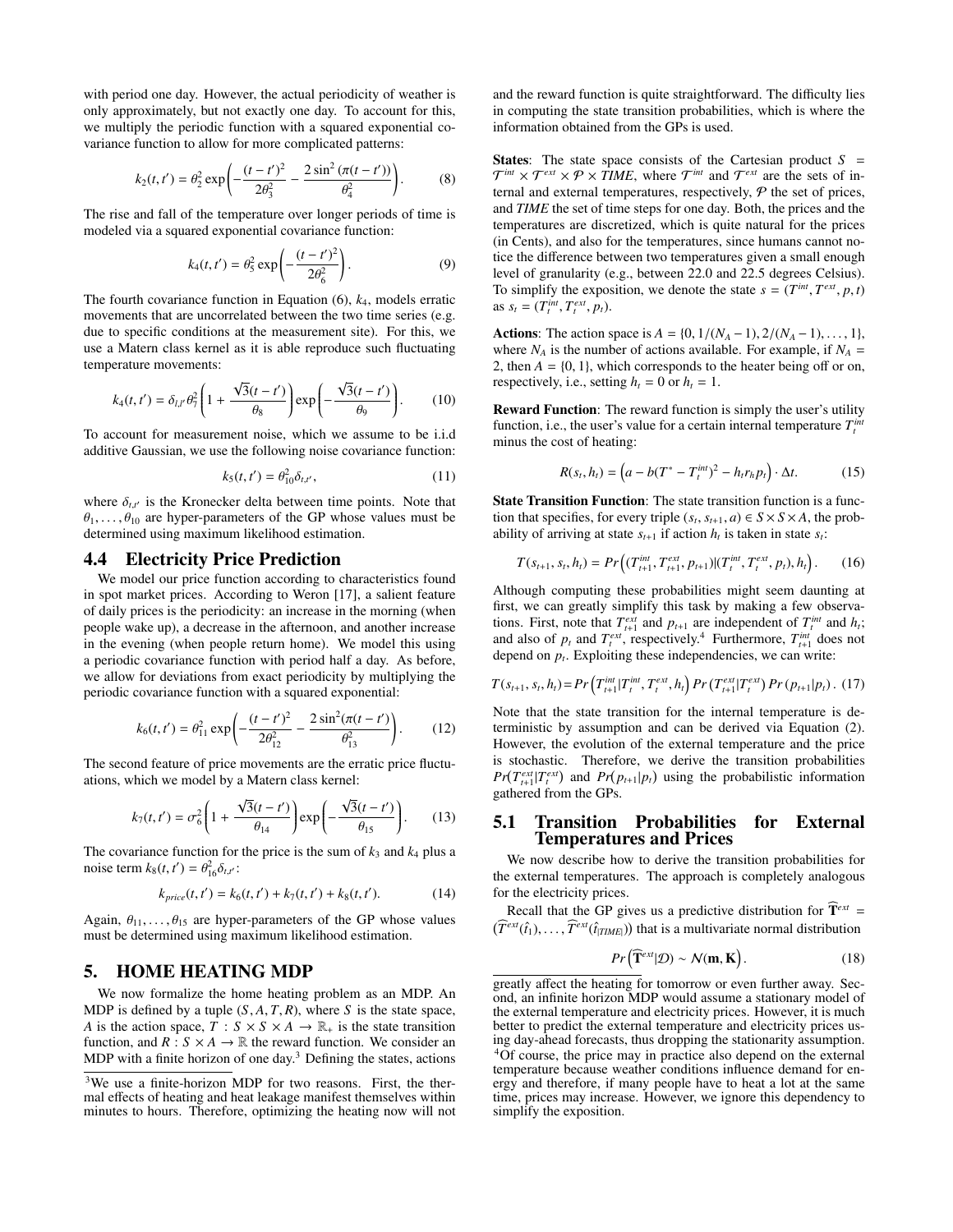#### Algorithm 1: Home Heating Algorithm

Input: utility function *u* Variables: internal temperature  $T_t^{int}$ , external temperature  $T_t^{ext}$ , price  $p_t$ , optimal heating policy  $\pi^*$ 

begin

foreach *day* do  $P \leftarrow GP.predictPrices()$  $\widehat{T} \leftarrow GP.predictExternalTemperature()$  $M \leftarrow$  **new**  $MDP(u, P, T)$ *<sup>M</sup>*.*computeT ransitionProbabilities*() π for *t*=*1 to # of time steps per day* do <sup>∗</sup> <sup>←</sup> *<sup>M</sup>*.*computeOptimalPolicy*()  $(T_t^{int}, T_t^{ext}, p_t) \leftarrow M.updateEnvironment()$ <br> *M* heatOntimally( $\pi^*$  T<sup>int</sup> T<sup>ext</sup> n.)  $M$ *.heatOptimally*( $\pi^*$ ,  $T_t^{int}$ ,  $T_t^{ext}$ ,  $p_t$ )

For the state transition function we need to compute conditional probability distributions of the form

$$
Pr\left(\widehat{T}^{ext}(\hat{t}_i) = T | \widehat{T}^{ext}(\hat{t}_{i-1}) = \widetilde{T}, \mathcal{D}\right)
$$
 (19)

for all  $i = 2, ..., |TIME|$  and  $T, \widetilde{T} \in \mathcal{T}^{ext}$ . We perform these computations in two steps: First, we compute the conditional distribution of  $\widehat{T}^{ext}(\hat{t}_i)$  given  $\widehat{T}^{ext}(\hat{t}_{i-1})$ . Second, we integrate the conditional distribution to obtain a discrete conditional probability distribution.

Step 1: The conditional distribution can be computed as follows:

$$
Pr\left(\widehat{T}^{ext}(\hat{t}_i)|\widehat{T}^{ext}(\hat{t}_{i-1}) = \widetilde{T}, \mathcal{D}\right) \sim \mathcal{N}(m_{cond}, \sigma_{cond}), \text{ with } (20)
$$

$$
m_{cond} = m_i + \frac{\mathbf{K}_{i,i-1}}{\mathbf{K}_{i-1,i-1}} \cdot (\widetilde{T} - m_{i-1}), \text{ and}
$$

$$
\sigma_{cond} = \mathbf{K}_{i,i} - \frac{(\mathbf{K}_{i,i-1})^2}{\mathbf{K}_{i-1,i-1}}.
$$

Step 2: We then integrate the conditional distribution over the interval  $[T - \alpha, T + \alpha]$ , where  $\alpha$  is half of the discretization size in the temperature space, to obtain our final discretized transition function for the external temperature:

$$
Pr\left(T_{t_i^*}^{ext} = T|T_{t_{i-1}^*}^{ext} = \widetilde{T}\right) = \int_{T-\alpha}^{T+\alpha} Pr\left(T_{t_i^*}^{ext} = y|T_{t_{i-1}^*}^{ext} = \widetilde{T}, \mathcal{D}\right) dy. \tag{21}
$$

For example, if the discretization is  $\mathcal{T}^{ext} = \{0, 1, 2, \ldots\}$  and we vould like to compute the probability that the external temperature would like to compute the probability that the external temperature is 6◦C after being 5◦C, then

$$
Pr\left(\widehat{T}^{ext}(\hat{t}_i) = 6|\widehat{T}^{ext}(\hat{t}_{i-1}) = 5\right) = \int_{5.5}^{6.5} Pr\left(\widehat{T}^{ext}(\hat{t}_i) = y|\widehat{T}^{ext}(\hat{t}_{i-1}) = 5, \mathcal{D}\right)dy.
$$

Finally, we normalize all probabilities computed this way to obtain a correct conditional probability distribution.

# 5.2 Computing an Optimal Policy

Now that we have constructed all components of the MDP, we can compute an optimal policy using dynamic programming (DP). Note, that at every iteration of the DP algorithm, one must take care to only include the reachable states in the time dimension (i.e., only consider states that are one time step earlier). The resulting optimal policy  $\pi^*$  corresponds to the optimal value function  $V^*$  that solves the Bellman optimality equation: the Bellman optimality equation:

$$
V^*(s) = \max_{a} \left( R(s, a) + \sum_{s'} Pr(s'|s, a)V^*(s') \right). \tag{22}
$$

Thus, the optimal policy prescribes the action that maximizes the sum of the one-step reward and the expected utility going forward, assuming that the optimal policy is followed in the future. A summary of the whole heating algorithm is provided in Algorithm 1.

## 6. EXPERIMENTS

We evaluate our MDP-based heating algorithm via two simulation experiments. In Experiment I, we consider a simple heater that is either switched on or off. In Experiment II, we consider a heater that can work at any level between zero and maximum power.

We consider two different pricing scenarios: *times-of-use pricing* and *real-time pricing*. Times-of-use pricing models a situation in which the electricity provider sets fixed prices for certain specified (and fixed) periods of the day. Under real-time pricing the electricity price changes according to real-time market conditions. Because the actual demand and supply of energy depends on many factors (e.g., available utilities and weather conditions), real-time prices can only be predicted with a high level of uncertainty.

# 6.1 Experiment I: MDP vs. MIP

For Experiment I, we consider a heat pump that can only be switched on or off. We compare our MDP-based algorithm against three benchmark algorithms: a conventional thermostat that implements a simple rule-based heating policy, and a mixed integer program (MIP) that comes in two versions: one that aims to minimize heating costs, and another one that maximizes the user's utility.

Conventional Thermostat. A conventional thermostat tries to keep the room temperature around a set temperature *Tset* by implementing the following rule:

$$
h_t^{thermostat} = \begin{cases} 0 & \text{if } T_{t-1}^{int} > T^{set} + \Delta T \\ 1 & \text{if } T_{t-1}^{int} < T^{set} - \Delta T \\ h_{t-1}^{thermostat} & \text{otherwise} \end{cases}
$$
 (23)

Mixed-Integer Program. Our second benchmark algorithm is a MIP, introduced by Rogers et. al [10].<sup>5</sup> The MIP minimizes the heating costs, subject to the constraint that the cumulative discomfort does not exceed a maximum discomfort level. Discomfort is measured as a quadratic loss function as in the utility function defined in Equation (3). We let  $h_t \in \{0, 1\}$  denote the decision variables,  $c_t$  the cost of heating,  $d_t$  the discomfort, and  $D_{max}$  the maximum discomfort level.<sup>6</sup> The whole MIP can be stated as:

$$
\min \sum_{t} h_{t}c_{t} \tag{24}
$$
\n
$$
\text{s.t.} \quad Q_{t} = h_{t}r_{h}COP - \lambda \cdot (T_{t}^{int} - T_{t}^{ext})
$$
\n
$$
T_{t+1}^{int} = T_{t}^{int} + \frac{Q_{t}}{c_{air} \cdot m_{air}} \Delta t
$$
\n
$$
d_{t} = (T^{*} - T_{t}^{int})^{2}
$$
\n
$$
\sum_{t} d_{t} \leq D_{max}
$$

Note that this approach implicitly assumes that prices and external temperatures are known in advance. In particular, only the mean predictions from the GP are used instead of the whole distribution.

We also consider a modified version of this MIP, where the objective function is changed to now maximize the user's utility, which is defined analogously to the reward function of the MDP (see Equation (15)). Additionally, we drop the constraint that the discomfort should not fall below a certain target discomfort level.

<sup>5</sup>We thank the authors of [10] for providing their CPLEX code.

 ${}^6D_{max}$  is set to the level of discomfort the user would experience if a conventional thermostat were run instead of the MIP.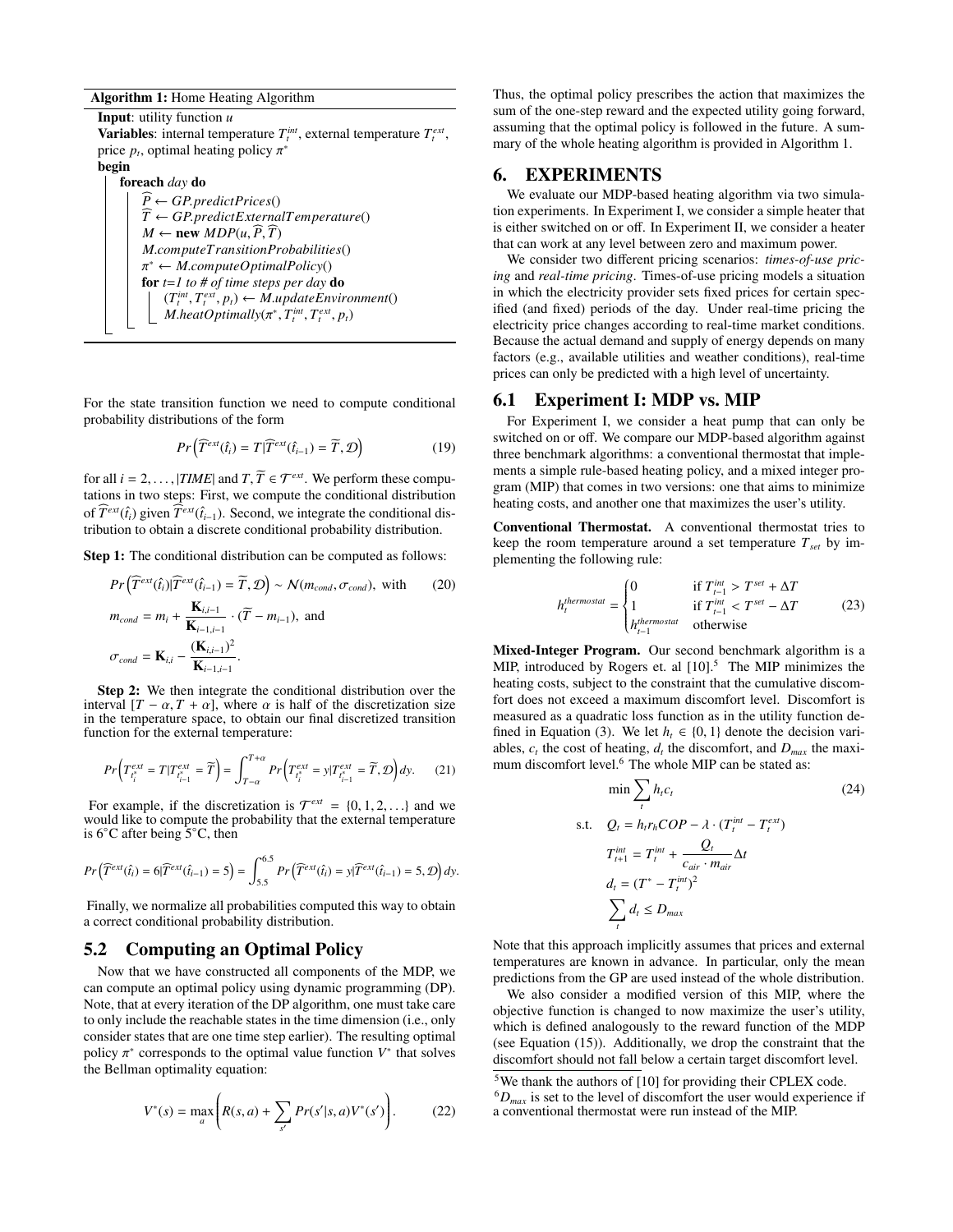

Figure 2: Results for real-time pricing. The bars denote (from left to right): the thermostat, the MIP that minimizes cost, the MIP that maximizes utility, and the MDP. Performance is measured as the mean cumulative utility, averaged over the month of January 2013.

#### *6.1.1 Experimental Set-up*

We let every algorithm heat sequentially for 31 days (i.e., for one month). Each day consists of 144 time steps, which corresponds to 10 minute time intervals. We use weather data for Zurich from December 2012 to January 2013, provided by the Swiss national meteorological service MeteoSwiss, which contains hourly forecasts for Zurich as well as actual measurements for one specific location in Zurich. We use the data from December to train the GPs, and the one from January for the actual experiment.<sup>7</sup>

In the times-of-use pricing scenario, there are three tariffs: 10, 20, and 40 cents/kWh. The prices are known a priori to all algorithms. In the real-time pricing scenario, the prices are generated using a GP that has the same model as described in section 4.4 to produce synthetic, but realistic pricing data. The GPs used for prediction are trained on the (synthetic) price data from December.

For the user's utility function, we set the parameters  $a = 8/\Delta t$ and  $b = 1/\Delta t$ . These values are chosen such that values and costs in the reward function of the MDP (see Equation (15)) are approximately of the same size, corresponding to a user for whom, at typical prices, comfort and costs have comparable magnitudes.

The dimensions of the house are  $1,000 \, m^3$ , the mass of air in<br>the house  $m_{\text{S}} = 1,205 \, k\sigma$ , the leakage rate  $\lambda = 90 \, W/k\sigma$ , the heat the house  $m_{air} = 1,205 \text{ kg}$ , the leakage rate  $\lambda = 90 \text{ W/kg}$ , the heat capacity  $c_{air} = 1,000 \, J/kg/K$ . The power of the heater is  $r_h$ 1, 500 *W* with a  $COP = 2.5$ . The values are adopted from [10] and correspond to a small, well insulated home.

For the MDP, we discretize the temperature in steps of 0.5<sup>°</sup>C and<br>↑ prices in steps of 5 cents. This set-up results in an MDP with the prices in steps of 5 cents. This set-up results in an MDP with approximately 1 million states that can be solved optimally in a few seconds on a standard PC. We use IBM ILOG CPLEX to solve the MIP and adopt the same approach as in [10] restricting CPLEX to run for 5 minutes per problem instance. The solver produces iteratively improving solutions. Thus, if the MIP does not terminate within the 5 minutes, it returns the best solution found so far.

#### *6.1.2 Results and Discussion*

Figure 2 shows the results for the real-time pricing scenario (the results for the times-of-use scenario are qualitatively the same). We report the average cumulative utility (and standard errors) achieved by the different algorithms. We see that the MDP-based algorithm provides significantly higher average utility compared to all other approaches, improving the utility by more than 15%.



Figure 3: (a) Temperature profile over the course of one day, when running the MDP. (b) The corresponding times-of-use tariff.

There are several observations to discuss. First, we see that the conventional thermostat performs worst. This makes sense, because it completely neglects the cost component of the user's utility function. Second, the cost-minimizing MIP performs slightly better than the thermostat. Recall that it computes cost-minimizing heating plans that do not to exceed a certain level of discomfort. Third, we see that the utility-maximizing MIP performs better than the cost-minimizing MIP, which demonstrates that cost-minimization subject to comfort constraints only imperfectly approximates the maximization of the user's utility. However, even the utility-based MIP is still significantly worse than the MDP. This is because the MIP implicitly assumes that the predictions for the external temperatures and for the prices are perfectly accurate. If this assumption is not correct, then the MIP leads to sub-optimal decisions, e.g., not pre-heating when prices are low, or not saving energy when the outside temperature is about to rise, which leads to significantly higher discomfort or costs, compared to our MDP-based algorithm.

To illustrate the MDP-based approach, Figure 3(a) provides an example of the internal temperature profile that results from executing the MDP-based heating policy, while the corresponding timesof-use prices are shown in Figure  $3(b)$ .<sup>8</sup> By tracing the temperature curve over the course of the day, we gain insights into how the MDP optimizes the trade-off between comfort and costs. We see that just before the price goes up at the 6-hour mark, the MDP preheats a little bit, exploiting the low prices. It then uses less energy than before, consequently leading to a slightly lower temperature. Just before the next price increase at the 14-hour mark, it pre-heats again, exploiting the 20 cents/KWh price. Over the next six hours it uses even less energy than in the previous eight hours, leading to an even lower temperature. Just before the price goes back to 10 cents/KWh, the MDP essentially stops heating (to conserve costs in the high price regime), which leads to a momentary drop in temperature. Once the low price regime is reached, normal heating resumes, and the temperature goes back to the original level.

<sup>7</sup>The root mean squared errors of the GP and the meteorological service are  $RMSE_{GP} = 1.29$  and  $RMSE_{MF} = 1.61$ , respectively. The approximately 20% improvement in accuracy makes sense since the GP can adapt to the peculiar climatic conditions (e.g., trees that provide shade) at the specific location whereas the forecast does not include this information.

 $8$ Note that to produce the graph in Figure 3(a), we considered the scenario from Experiment II where the heater can be set to different levels between zero and maximum power. In particular, we used an MDP with 25 actions instead of just *on*/*o*ff, because the resulting temperature curve more cleanly illustrates the MDP policy.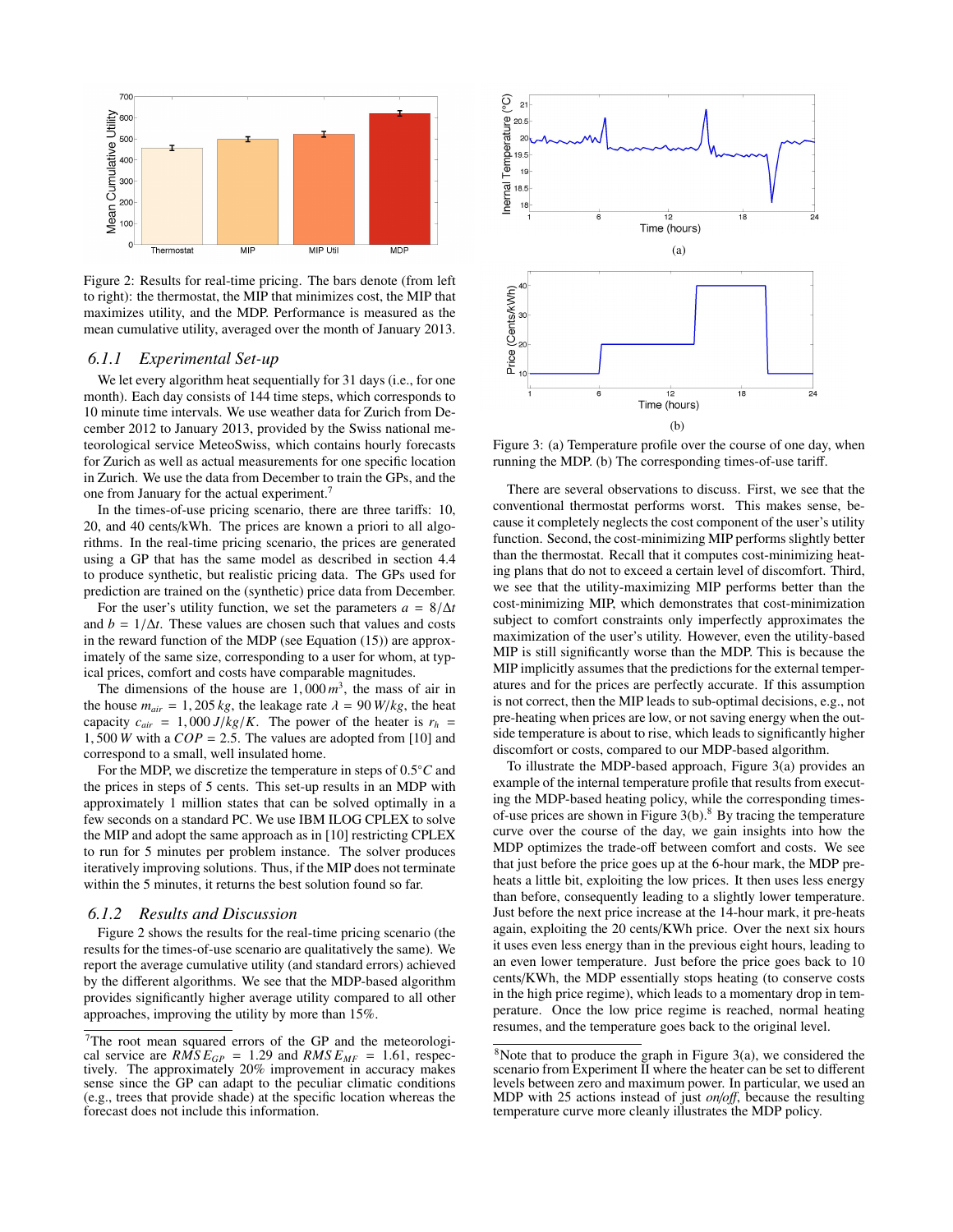

Figure 4: A comparison between MDPs and MPCs. The graphs show the mean cumulative utilities for the MDP (solid blue line) and the MPC (dotted green line), for different values of the sensitivity parameter *b* (a smaller *b* corresponds to a more cost-sensitive user).

## 6.2 Experiment II: MDP vs.MPC

For Experiment II, we assume that the heater can work at any level between zero and maximum power. We compare our MDPbased algorithm (now with more than two actions) to an approach that uses model predictive control [18], which has proven successful in the heating domain [4, 5].

Model Predictive Control. MPCs are online algorithms that iteratively solve an optimization problem for a given time horizon to find the best sequence of (continuous) control actions, but only apply the first action to the system. After each time step, the system state is observed and a new optimization problem is solved given the new state. Thus, the time horizon is shifted one time step into the future. Applied to the home heating problem, this means that at every time step, we solve the following optimization problem:

$$
\max_{h_t} \sum_{t} \left( a - b(T^* - T_t^{int})^2 - h_t r_h p_t \right) \cdot \Delta t, \text{ s.t.} \qquad (25)
$$
  
\n
$$
Q_t = h_t r_h COP - \lambda \cdot (T_t^{int} - T_t^{ext})
$$
  
\n
$$
T_{t+1}^{int} = T_t^{int} + \frac{Q_t}{c_{air} \cdot m_{air}} \Delta t
$$
  
\n
$$
h_t \in [0, 1].
$$

This optimization problem is a quadratic program, which can be solved very efficiently. As in Experiment I, the time horizon is set to 24 hours. The predictions for the external temperature and prices are computed via GPs, in the same manner as was done for the MIPs. However, in contrast to the MIP-based approach, the GPs are updated using the new measurements of the external temperature and the current price made available at the end of each time step.

This particular version of an MPC is called *certainty equivalent MPC (CE MPC)*, because the external temperature and the electricity prices are set to the values predicted by the GPs, ignoring probabilistic effects. However, this loss of information is countered by the fact that the MPC works in an online fashion.

Note that MPCs work similarly to MDPs in the sense that MDPs *solve* the Bellman optimality equation (see Equation (22)) for a discretized version of the problem, and MPCs *approximate* the Bellman optimality equation for a continuous version of the problem. However, it is also informative to consider in more detail how the two methods differ. First, while the MDP computes an optimal policy that provides the optimal action for *every* state, the CE MPC only yields a policy for the states it believes it will encounter, given its model, the initial conditions, and the current predictions. Second, the bulk of the MDP computations are performed offline (i.e., at the beginning of the day), while the computations for the MPC (i.e. updating predictions, solving the optimization problem) must be repeated every time step. Third, the run-time of the MDP (given a fixed problem size) grows polynomially with the number of time

steps, actions, and states. Thus, if we increase the discretization granularity for all three components simultaneously, then the runtime grows cubically. For the MPC, the trade-off between run-time and performance is less pronounced since only the time discretization matters. Finally, MDPs offer a rich language to model sequential decision making under uncertainty, whereas MPCs only have limited ability to model probabilistic environments.<sup>9</sup>

#### *6.2.1 Experimental Setup*

For both, the MDP and the MPC, we need to make a trade-off between computational complexity and performance: the finer the discretizations (time, actions, and states for the MPD; time for the MPC), the better the performance, but also the higher the computational burden. In this section, we study this trade-off in detail.

The basic experimental setup is similar to the one used in the real-time pricing scenario of Experiment I. We run every algorithm for 18 days and report average cumulative utility. However, we use different discretizations for the MDP and the MPC corresponding to different run-times. For the MPC, we vary the number of time steps from 24 to 192. For the MDP, we increase the number of time steps from 24 to 192, and the number of actions from 2 to 20, and report the highest utility achieved for a particular run-time.

We also vary the sensitivity parameter *b* of the utility function (see Equation  $(15)$ ). We consider three values for *b* that corresponds to three different types of users: a value of  $b = 2$  corresponds to a comfort-sensitive user; a value of  $b = 1$  corresponds to an approximately equal weighting of comfort and cost; a value of  $b = 0.1$  corresponds to a cost-sensitive user.

#### *6.2.2 Results and Discussion*

Figure 4 shows the results of Experiment II. The solid blue line and the dotted green line correspond to the MDP and the MPC, respectively. The graphs plot the average cumulative utility per day (on the y-axis) versus the average time spent to compute the optimal heating policy for one day (on the x-axis).

First, we see that for  $b = 2$  and  $b = 1$ , there is no statistically significant difference between the expected utility achieved by the MDP and the MPC, except at very low run-times (less than 10 seconds), where the MPC outperforms the MDP. For cost-sensitive users ( $b = 0.1$ ), the MDP leads to higher expected utility than the MPC, and this difference is statistically significant for run-times larger than 150 seconds. This results makes sense: we expect the

<sup>9</sup>There also exist *stochastic MPCs* that can handle some forms of uncertainty. At the same time, there also exist more sophisticated methods for handling continuous state and/or action spaces for MDPs that avoid some of the limitations of a discretized state or action space. Furthermore, one could also consider online (rollout) methods for the MDP, which could speed up the computations and which would also allow the MDP to update the GP predictions based on the new information in each time step. All of these considerations are left to future research.